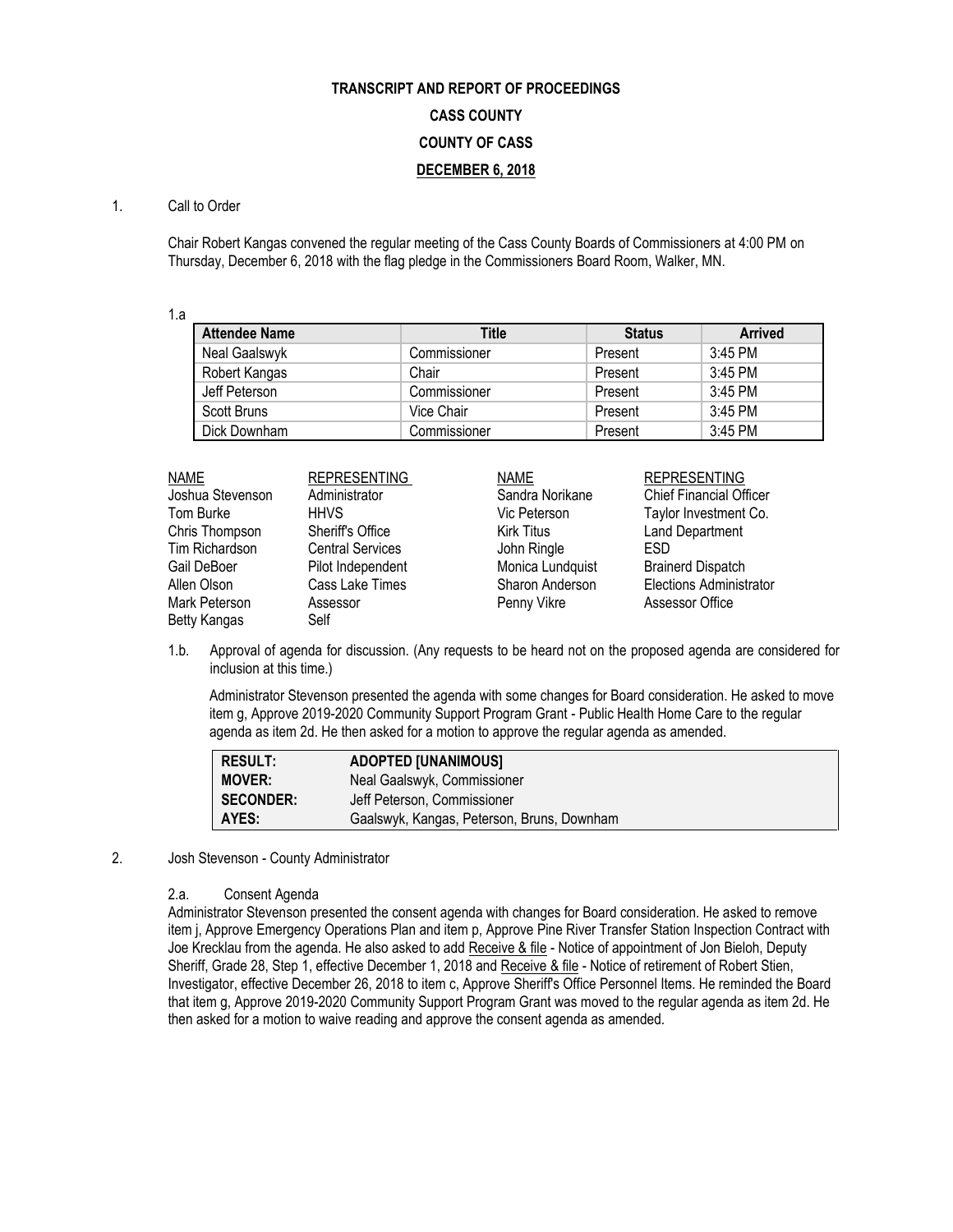| <b>RESULT:</b>   | <b>ADOPTED [UNANIMOUS]</b>                 |
|------------------|--------------------------------------------|
| <b>MOVER:</b>    | Dick Downham, Commissioner                 |
| <b>SECONDER:</b> | Neal Gaalswyk, Commissioner                |
| AYES:            | Gaalswyk, Kangas, Peterson, Bruns, Downham |

Approve - Minutes of November 20th, 2018

Receive & file – Notice of probation completion for Kelsey Schwartz, Human Resource and Payroll Benefits Coordinator, Grade 31, Step 2, effective December 4, 2018.

Receive & file - Notice of Appointment of Spencer Seifert, Jailer, Grade 21, Step 1, effective November 26, 2018.

Receive & file – Notice of appointment of Jon Bieloh, Deputy Sheriff, Grade 28, Step 1, effective December 1, 2018.

Receive & file – Notice of retirement of Robert Stien, Investigator, effective December 26, 2018.

Tobacco:

Lake Country Grocery & Liquor – Brian C Palkovich – Crooked Lake

Family Dollar Store #30571 – Family Dollar, Inc – Cass Lake

Family Dollar Store #31279 – Family Dollar, Inc – Pine River

Jerry's Bar – Jerry's Bar, Inc – Boy River (City)

On & Off Sale 3.2 Beer:

Salty Dog Saloon & Eatery – Thomas Sewall – Powers

Anderson's Grand Vu Lodge – Jeff Anderson – Turtle Lake

Anderson's Pine Point Resort – Jeff Anderson – Turtle Lake

Agency Bay Lodge – Sharon Palmer – Turtle Lake

Long Bow Golf Club – Long Bow Golf Club, LLC – Leech Lake

McArdle's – McArdle's Resort, Inc - Unorganized

Strong Beer/Wine including Sunday:

Salty Dog Saloon & Eatery – Thomas Sewall - Powers

Approve: Capital Projects Fund Activity:

Deposit to Capital Projects Fund – McLaughlin Auctioneers \$85,110.81 (Capital \$21,635.81; R&B Equipment Fund \$63,475)

Deposit to Capital Projects Fund – Minnesota Power Rebate \$717.52

Dean's Construction (Longville site work and salt shed) \$2,450.00

Freeman Well Drilling, Inc (Longville) \$4,215.01

HY-TEC Construction of Brainerd, Inc (Pine River Transfer Station Stabilization Project) \$170,715.51

Approve - Payment in the total amount of \$17,820.65 to municipalities for 2018 routine maintenance costs. This is an annual payment to the municipalities within Cass County in which the municipalities maintain a portion of County State Aid Highway within their municipality.

| Road No. City |           | Road Miles | Amount     |
|---------------|-----------|------------|------------|
| 206           | Cass Lake | 1.02       | \$8,738.97 |
| 207           | Cass Lake | 0.38       | \$3,255.70 |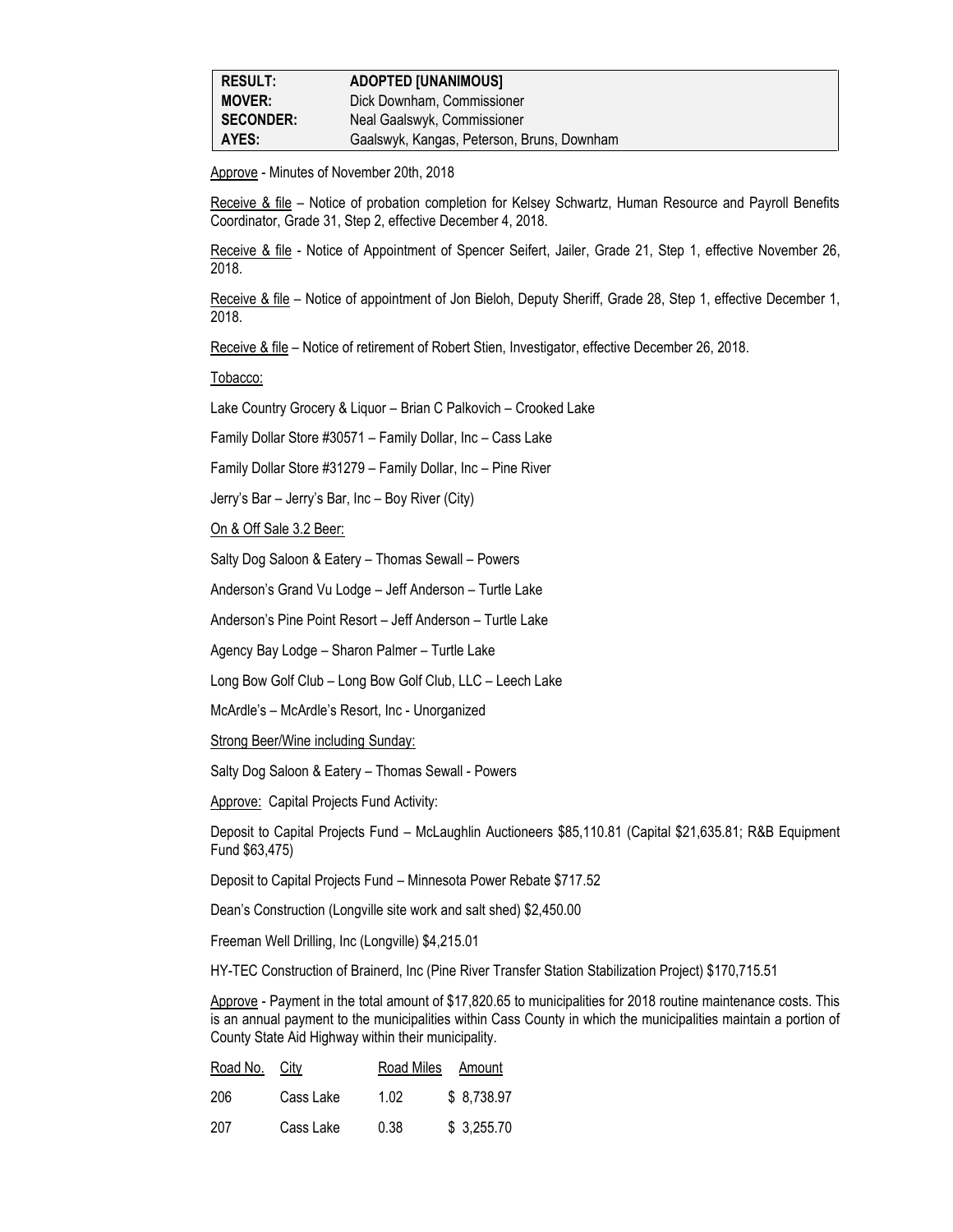| 202 | Pine River | 0.23 | \$1,970.55              |
|-----|------------|------|-------------------------|
| 205 | Walker     | 0.15 | \$1,285.14              |
| 204 | Hackensack | 0.30 | \$2,570.29              |
|     |            |      | Total: 2.08 \$17,820.65 |

Approve – Cass County's Minnesota Family Investment Program budget update for calendar year 2019.

Approve – Amendment to South Country Health Alliance Provider Participation Agreement for Public Health Home Care's products & reimbursement.

Approve – Foster Care Transportation Agreement for Pine River-Backus School District to provide transportation to foster youth who attend a school in the Pine River-Backus School District.

Approve – Foster Care Transportation Agreement for WHA School District to provide transportation to foster youth who attend a school in the Walker Hackensack Akeley School District.

Approve- Donation of food boxes from Hope Lutheran Church for families in need in the Walker Hackensack Akeley School District for Christmas.

Approve - Site-Specific Agreement between MN DNR and Cass County Land Dept. for the Farnham Lake and Daggett Brook Wildlife Management Areas

Approve - Letter of Support from Cass County HHVS offering support for the closure of nursing home beds at Walker Rehabilitation & Healthcare Center in Walker, MN.

Award – Contract for the Bull Moose impoundment culvert clean out to Justin Sawyer for \$110.00 per hour.

Receive & file - 2018 Third Quarter Foreclosure Report.

Receive & file - Notice of receipt of 2018 Online Auction proceeds net proceeds were \$85,110.81.

2.b. Approve Holiday Closing of Cass County Courthouse

Administrator Stevenson informed the Board that Christmas Eve and New Year's Eve falls on a normal work day in 2018. He explained that the Board has historically closed the offices at 3:00pm when those days fall on a normal work day and presented a draft memo to Department Heads and employtees. He then asked for a motion to approve holiday closing of the Cass County Courthouse to the public beginning at 3:00 p.m. on Monday, December 24 and Monday, December 31, 2018.

| <b>RESULT:</b>   | <b>APPROVED [UNANIMOUS]</b>                |
|------------------|--------------------------------------------|
| <b>MOVER:</b>    | Dick Downham, Commissioner                 |
| <b>SECONDER:</b> | Jeff Peterson, Commissioner                |
| AYES:            | Gaalswyk, Kangas, Peterson, Bruns, Downham |

2.c. Committee Application Status

Administrator Stevenson presented the current status of Board Committee applications for 2019. He noted that few vacancies remain. He also noted that the Board normally appoints citizens to Board committees during the first regular meeting of the calendar year.

#### **RESULT: RECEIVED AND FILED**

#### 2.d. Approve 2019-2020 Community Support Program Grant

Health, Human and Veteran Services Deputy Director Tom Burke provided information on the 2019-2020 Community Support Program Grant to the Board. He noted that grant supports a mandated service to adults with mental illness that are not eligible for medical assistance. He also noted that the grant funds will be used to increase the level of functionality of adults with mental illness in our community. It was noted that the grant helps adults with job interviews and other activities to keep them in the community and out of institutions. He then asked for a motion to approve the 2019-2020 Community Support Program Grant to ensure a unified, accountable, comprehensive adult mental health system whereas the Minnesota Comprehensive Adult Mental Health Act, County and State will collaborate to provide supports and services.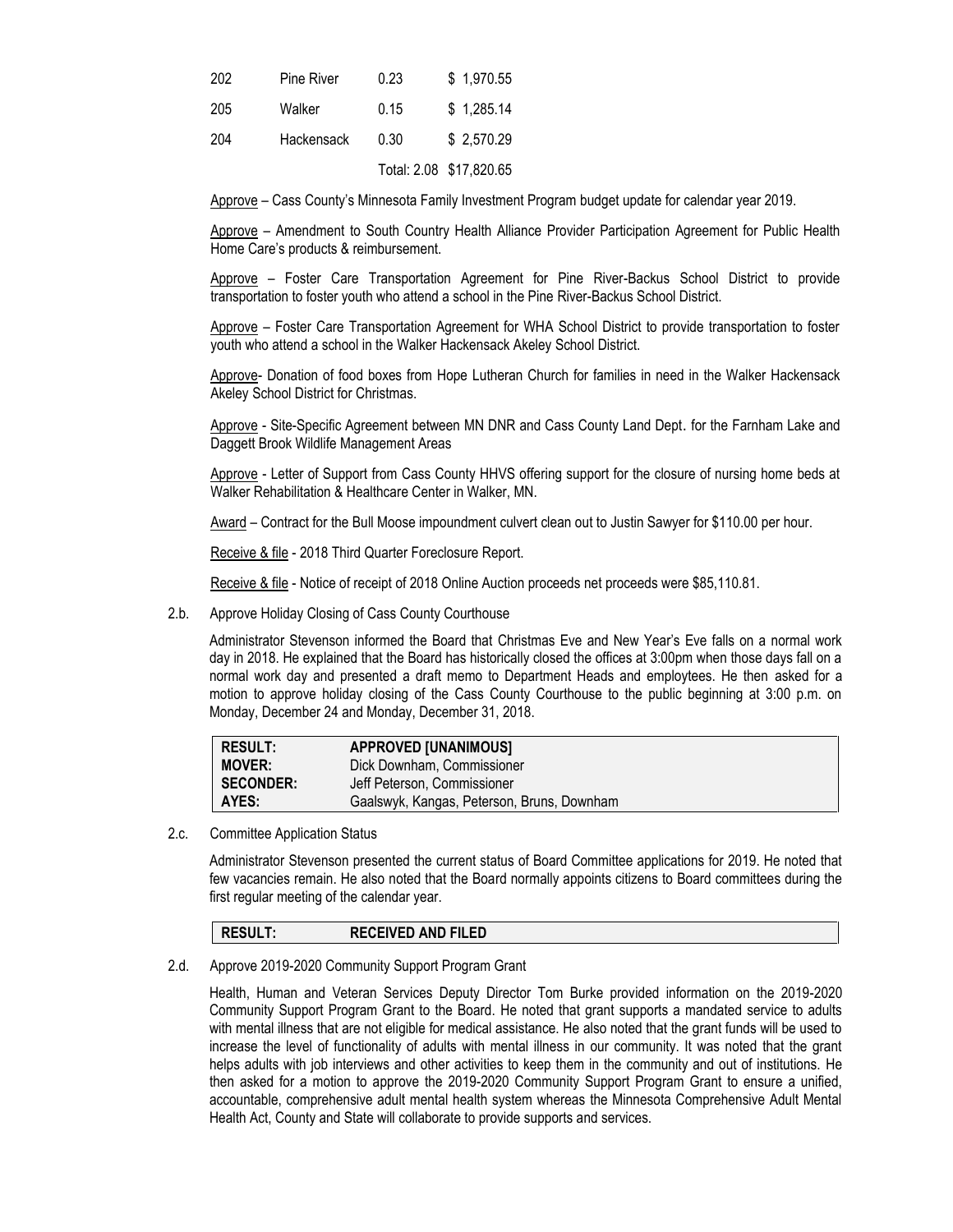| <b>RESULT:</b>   | <b>APPROVED [UNANIMOUS]</b>                |
|------------------|--------------------------------------------|
| <b>MOVER:</b>    | Neal Gaalswyk, Commissioner                |
| <b>SECONDER:</b> | Scott Bruns, Vice Chair                    |
| AYES:            | Gaalswyk, Kangas, Peterson, Bruns, Downham |

# 3. Tim Richardson - Central Services

3.a. Hydration Stations

Central Services Director Tim Richardson provided information on the drinking fountains in County Buildings. He noted multiple requests to add drinking fountains on all floors and in the Law Enforcement Center (LEC), Detention Center, Highway Department (Walker), and the Land Department building in Backus. He explained the plan to replace current fountains with chilled water, filtered water, and provide for easy filling of water bottles. He noted that almost all of the stations provide access for the public and staff as the stations are located in publicly accessible areas (exception is the LEC and Detention Center). He also noted that the Wellness Committee recently met and recommended replacement of the current fountains (installed from 1976 to 2000, depending on building) with updated units that provide for filtered water and bottle filling capability. It was noted that under \$19,000 of the \$100,000 capital fund for the 2018 budget has been spent to date. He then asked for a motion to approve purchase of 12 drinking fountains with bottle fillers for \$990 each, for a total of \$11880 to come from Central Services \$100,000 2018 capital fund and installation of approximately \$6000 (\$500 per unit) from 2019 capital funds.

| <b>RESULT:</b>   | <b>APPROVED [UNANIMOUS]</b>                |
|------------------|--------------------------------------------|
| <b>MOVER:</b>    | Dick Downham, Commissioner                 |
| <b>SECONDER:</b> | Neal Gaalswyk, Commissioner                |
| AYES:            | Gaalswyk, Kangas, Peterson, Bruns, Downham |

#### 4. Kirk Titus - Land Commissioner

4.a. Repurchase Application Schubel

Land Commissioner Kirk Titus provided a repurchase application from Dawn Schubel for Board consideration. He noted that the Township had discussed and supported the repurchase application with conditions. He also noted that the conditions of paying back and current fees and property clean up including removal of debris and old structure were completed. It was noted that the condition of recording the state deed and quit claim deed from Schubel to Taylor Investment simultaneously may not be consistent with the intent of the law. Commissioner Peterson made a motion to adopt resolution 51-18 as presented. After discussion, Commissioner Peterson amended his motion to remove the statement from the resolution stating that the state deed and quit claim deed from Schubel are recorded simultaneously.

Commissioner Peterson offered Resolution No. 51-18 and moved its adoption, Commissioner Gaalswyk seconded:

Resolution for Repurchase of Tax Forfeited Property

Be it resolved that the Cass County Board of Commissioners hereby approves the repurchase of Parcel #16- 418-0330, Lot 3 Block 3 & 1/7 interest in Outlot A, Birch Lake Forest Subdivision*,* Section 12, Township140, North, Range 26.

The repurchase to Dawn Schubel is authorized contingent upon payment of past and current fees in the amount of \$2,802.24 and property cleanup including the removal of debris and old structures.

Resolution No. 51 -18 was adopted by majority vote: Ayes: Peterson, Downham, Kangas, Bruns, Gaalswyk Nays: None

| <b>RESULT:</b>   | <b>APPROVED [UNANIMOUS]</b>                |
|------------------|--------------------------------------------|
| <b>MOVER:</b>    | Jeff Peterson, Commissioner                |
| <b>SECONDER:</b> | Neal Gaalswyk, Commissioner                |
| AYES:            | Gaalswyk, Kangas, Peterson, Bruns, Downham |

- 5. John Ringle ESD Director.
	- 5.a. Appoint Policy Committee Member to Mississsippi Headwaters 1W1P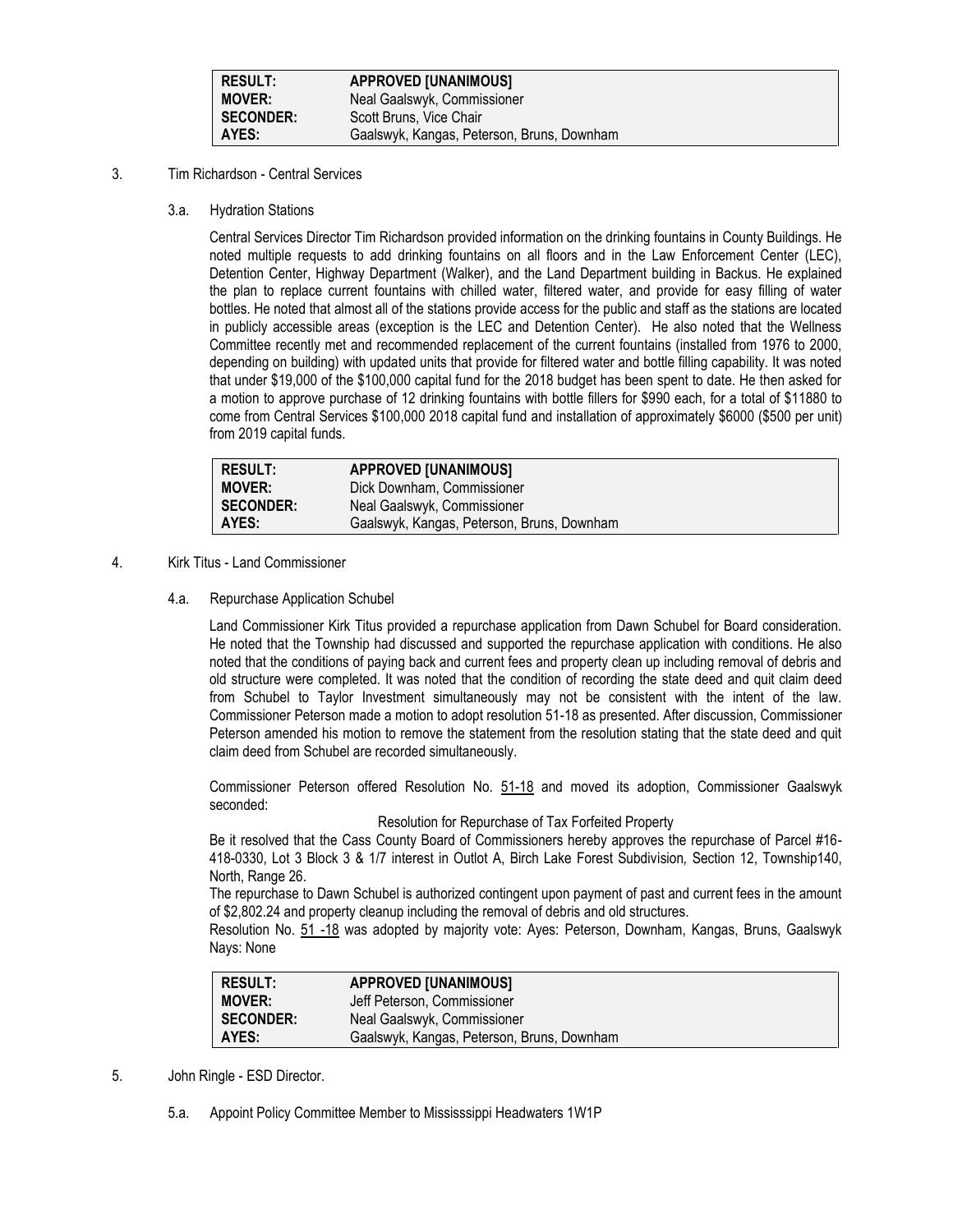Environmental Service Director John Ringle provided information on the Mississippi River Headwaters One Watershed One plan project. He explained that Cass County has been asked to appoint a County Commissioner (or representative) to be a voting member of the Policy Committee for the Mississippi River Headwaters One Watershed One Plan Project. He reported that the Beltrami County Soil and Water Conservation District is the lead and fiscal agent for this watershed plan. He also reported that this is the fourth of six watershed plans currently in process in Cass County funded by the MN Board of Water and Soil Resources. Commissioner Downham volunteered to serve on the policy committee noting that the majority of the watershed was in his district. Mr. Ringle then asked for motion to appoint a Commissioner Downham to be a voting member of the Policy Committee for the Mississippi River Headwaters One Watershed One Plan Project.

| <b>RESULT:</b>   | <b>APPROVED [UNANIMOUS]</b>                |
|------------------|--------------------------------------------|
| <b>MOVER:</b>    | Jeff Peterson, Commissioner                |
| <b>SECONDER:</b> | Neal Gaalswyk, Commissioner                |
| AYES:            | Gaalswyk, Kangas, Peterson, Bruns, Downham |

5.b. Disposal Rates at Transfer Stations

Environmental Services Director John Ringle provided information on fees collected at County operated solid waste sites. He noted a meeting on November 20, 2018 with County staff and the managers of the Walker-Hackensack, May Township, and Pine River Transfer Stations. He noted that the purpose of the meeting was to ensure consistent fees to individual customers and accounting for associated sales tax. He provided current County rates adjusted to include state sales tax consistent with what is currently being charged at all stations countywide. The Board thanked Mr. Ringle for the report and clarification on bag size and tires.

**RESULT: RECEIVED AND FILED**

# 6. Sharon Anderson - Elections Administrator

# 6.a. November 6, 2018 General Election Results

Elections Administrator Sharon Anderson provide results from the November 6, 2018 election and statistics from 2008 to 2018. She reported that Cass County was the  $5<sup>th</sup>$  county statewide to complete 100% precinct result reporting. She also reported a 72.6% turnout of registered voters in the County compared to 64% statewide. She noted that votes cast by mail or absentee continue to increase at 42.3%. She also noted that the ballot rejection rate remained low at 2.8% due to efforts to provide every opportunity to correct an error on a ballot by a voter. The Board thanked Sharon for the report and a job well done in the management of the 2018 mid-term election.

#### **RESULT: RECEIVED AND FILED**

6.b. Annual polling place resolution for unorganized voting precincts

Elections Administrator Sharon Anderson presented resolution 52-18 for Board consideration. She reported that the inn 2017 the state required County boards to establish annual polling place locations for unorganized voting precincts, She noted that the resolution presented identifies the same polling places for 2019 that were used in 2018. She also noted that the unorganized precincts will remain as mail ballot precincts with no other changes. She then asked for a motion to adopt Resolution 52-18 meeting the new statutory requirement to establish polling places annually.

Commissioner Gaalswyk offered Resolution No. 52-18 and moved its adoption, Commissioner Peterson seconded:

WHEREAS, Minnesota Statutes 204B.16 and 205A.11 require establishment of polling places for municipalities, school districts, and counties with unorganized townships by annual resolution or ordinance designating polling places for the upcoming calendar year, and

WHEREAS, each county with precincts in unorganized territory must designate a polling place for each election precinct under Minnesota Statutes 204B.16, Subdivision 1,

THEREFORE, BE IT RESOLVED for 2019 the Cass County Board hereby designates the Offices of the County Auditor-Treasurer, and other locations as designated pursuant to Minnesota Statutes 204B.45, Subdivision 1, as polling places for the unorganized territory mail ballot precincts of Hardwood South, Rogers Point, Sucker Lakes, Wahnena, Willow River, and Winnie Portage.

Resolution No. 52-18 was adopted by majority vote: Ayes: Peterson, Downham, Kangas, Bruns, Gaalswyk Nays: None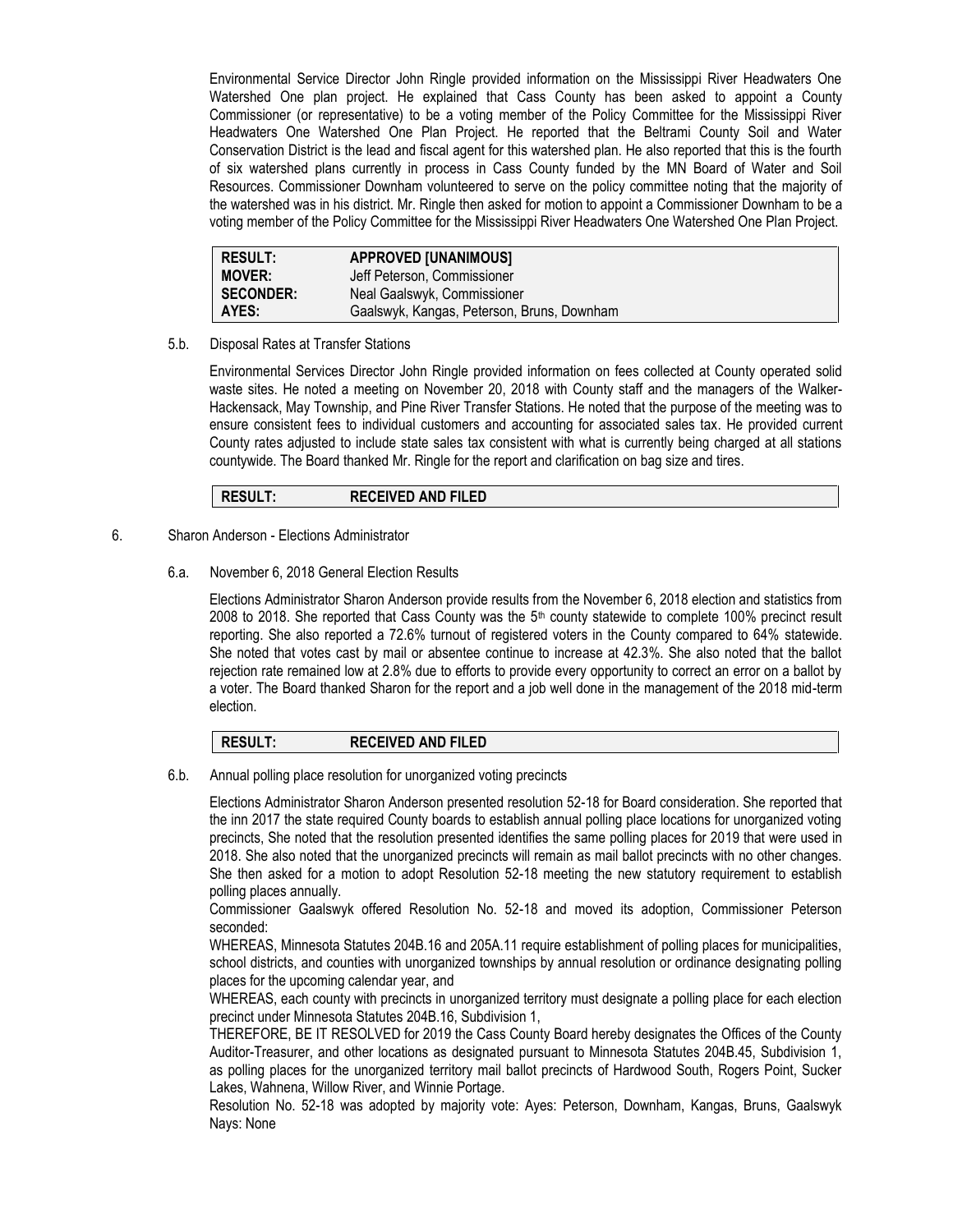| <b>RESULT:</b>   | <b>APPROVED [UNANIMOUS]</b>                |
|------------------|--------------------------------------------|
| <b>MOVER:</b>    | Neal Gaalswyk, Commissioner                |
| <b>SECONDER:</b> | Jeff Peterson, Commissioner                |
| AYES:            | Gaalswyk, Kangas, Peterson, Bruns, Downham |

6.c. Disposal of Five AutoMarks

Elections Administrator Sharon Anderson provided information on the disposal of older assistive voting devices. She reported the need to dispose of five AutoMark assistive voting devices. She noted that the devices are over twelve years old and several precincts switched to voting by mail so the machines are not needed anymore. She also noted that the County will have spare machines for testing and replacements in the event of breakdowns. She also reported no resale value and that the machines would be recycled with other electronics. She then asked for a motion to approve disposal of five AutoMark assistive voting devices.

| <b>RESULT:</b>   | <b>APPROVED [UNANIMOUS]</b>                |
|------------------|--------------------------------------------|
| <b>MOVER:</b>    | Neal Gaalswyk, Commissioner                |
| <b>SECONDER:</b> | Dick Downham, Commissioner                 |
| AYES:            | Gaalswyk, Kangas, Peterson, Bruns, Downham |

6.d. Contracts for Election Services in 2019

Elections Administrator Sharon Anderson provided election services agreements with Pillager and Pine River-Backus Schools for Board consideration. She noted that the schools will have a need for election services in 2019. She also noted that the dates may change and that any amendments will be brought back to the Board for approval. She then asked for a motion to approve agreements with Pillager Schools and Pine River-Backus Schools for election services in 2019.

| <b>RESULT:</b>   | <b>APPROVED [UNANIMOUS]</b>                |
|------------------|--------------------------------------------|
| <b>MOVER:</b>    | Jeff Peterson, Commissioner                |
| <b>SECONDER:</b> | Scott Bruns. Vice Chair                    |
| AYES:            | Gaalswyk, Kangas, Peterson, Bruns, Downham |

- 7. Lieutenant Chris Thompson Sheriff's Office
	- 7.a. Jail Inspection Report

Lieutenant Chris Thompson provided a report on the recent Jail inspection completed by the Minnesota Department of Corrections. He reported that the October 17, 2018 annual inspection went well with compliance on 122 of the 125 items reviewed. He also reported that becoming compliant will require documentation on cooks and nurses jail training and emergency procedures documented in a separate 3 ring binder. He noted that prescription medication for individual inmates coming from another facility will require a medication administration record in Walker as well. He also noted the need to better track how long an inmate is in Cass or another jail in order to ensure each inmate is tested for tuberculosis within 14 days of incarceration. It was noted that many improvements have been made since the last inspection including excellent compliance with wellbeing checks. The Board thanked Mr. Thompson for the report.

|--|

- 8. Confirm Upcoming Meeting Schedule
	- 8.a. Commissioner's Board Meeting on Tuesday, December 18, 2018, beginning at 10:00 a.m., Board Room, 1st Floor Crtse. Annex, Walker, MN.
	- 8.b. Commissioner's Board Meeting on Wednesday, January 2, 2019, beginning at 9:00 a.m., Board Room, 1st Floor Crtse. Annex, Walker, MN.
	- 8.c. County Board Work Session with Planning Commission on Tuesday, January 15, 2019, following the regular Board meeting, Land Department Meeting Room, Backus, MN.
- 9. Truth-In-Taxation Hearing 2019 Budget
	- 9.a. 2019 Budget Public Hearing